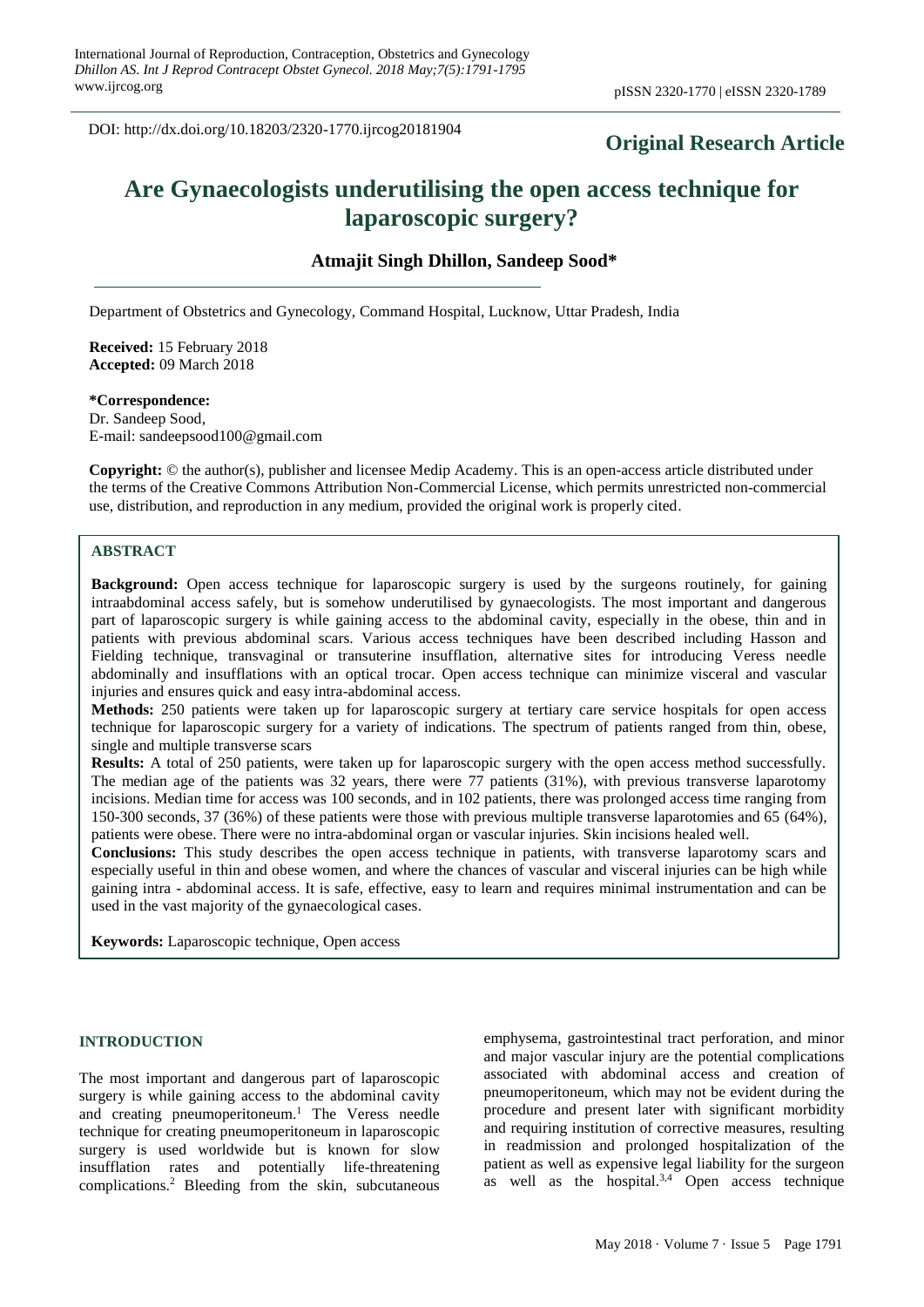especially in the young, thin, obese and in patients with previous abdominal scars, and can minimize or obviate visceral and vascular injuries as the access is under visualization without insertion of any sharp instrument and thereafter only the blunt sleeve is introduced directly without the use of the sharp trocar. Current trend favours a leaning towards open access method, especially in the patient categories mentioned above, to reduce the risks of major complications.<sup>5</sup>

# **METHODS**

250 patients with and without transverse laparotomy scars, thin as well as obese patients were taken up for laparoscopic surgery with indications ranging from diagnostic laparoscopy, operative laparoscopy for subfertility, ectopic pregnancy, ovarian tumours, ovarian cystectomies, chronic pelvic pain, laparoscopic sterilization, total laparoscopic hysterectomy (TLH) and laparoscopic assisted vaginal hysterectomy (LAVH).

# **Table 1: Patients profile for open access technique.**

| Number of patients | Mean age in years | <b>Body profile</b> | <b>Previous laparotomy</b><br>incision | <b>Mean access time</b><br>(seconds) |
|--------------------|-------------------|---------------------|----------------------------------------|--------------------------------------|
| 29                 | 28                | Thin                |                                        | 50                                   |
| 99                 | 30                | Normal              | 29                                     |                                      |
| 80                 | 34                | Overweight          | 21                                     | 126                                  |
| 42                 | 38                | Obese               |                                        | 148                                  |

The open access technique was used in elective as well as emergency cases. The profile of the patients for open access technique is as shown in Table 1.



**Figure 1: Instruments set up for open access technique.**



## **Figure 2: Upward traction of umbilicus with Lanes forceps.**

The open access method is a relatively simple method, but great care has to be exercised neverthelessat each step of the procedure as described. Minimal instruments are required for the open access technique. knife and blade, hemostat, and a Lane tissue holding forceps (Figure 1).

The incision in the abdomen can be made either in the supra umbilical, intra umbilical or sub umbilical site, depending upon the patient's body type, thin or obese patient, shape of the umbilicus or the distance from the incision to the area of interest, the nature, type and dimensions of pelvic pathology. Though the technique is relatively safer, great care has to be exercised while making the skin as well as the fascial incision, till the peritoneum is reached and the peritoneum is then very gently and under direct vision opened and intraabdominal access gained. Adequate traction and retraction with small retractors is of great assistance during the procedure. A towel clip/Lane's forceps is applied in the centre, or the upper edge of the umbilicus with upward traction as shown below (Figure 2).

The assistant applies upward and downward traction to put the tissues on stretch and delineate the area where the skin incision can be made (Figure 3).



**Figure 3: Upward and downward traction by assistant.**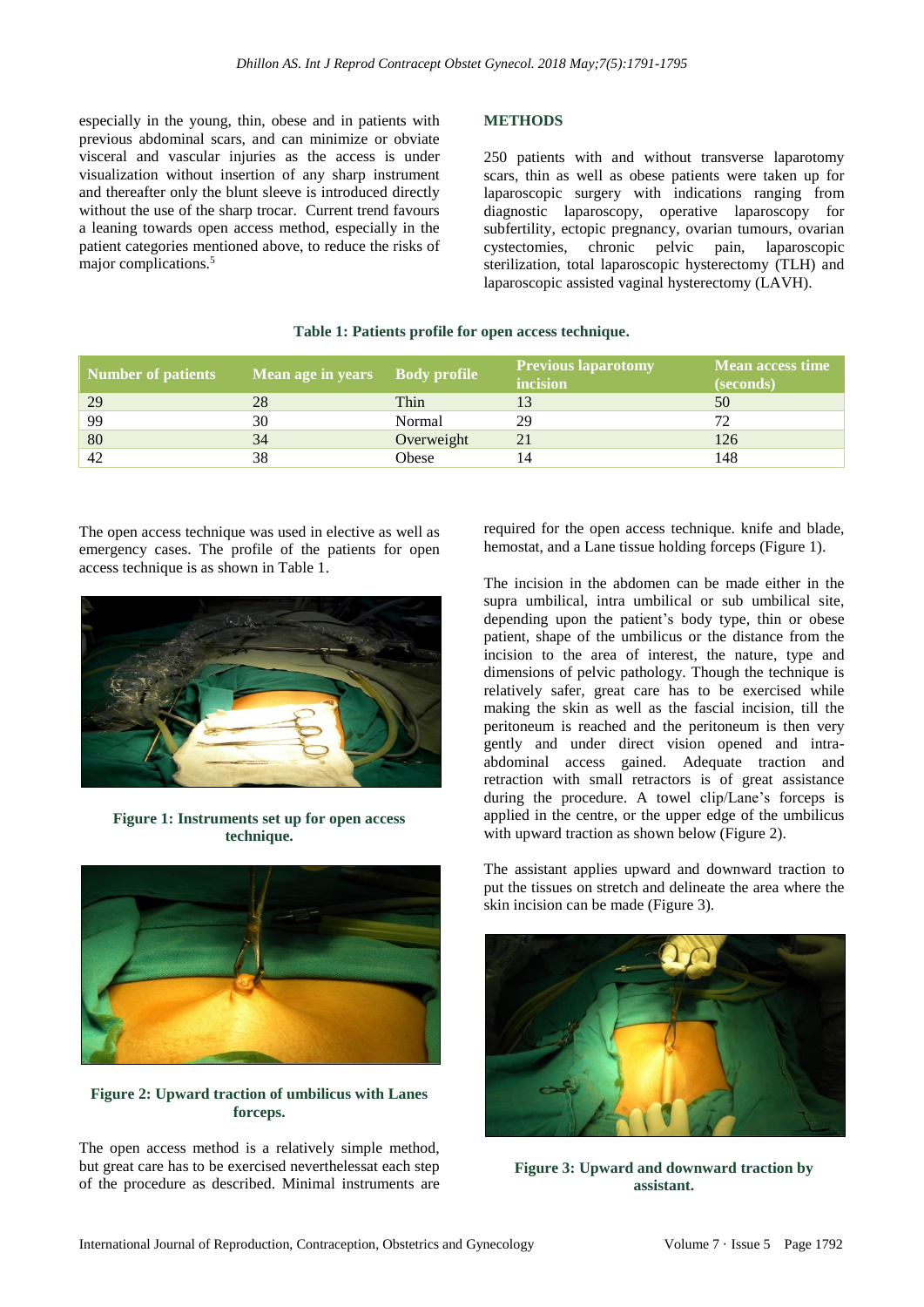A transverse incision of a length corresponding to the diameter of the trocar is made just below the umbilical fold, where there'll be a slight dimpling of the skin as shown in the figure below (Figure 4).



**Figure 4: Upward traction of umbilicus with Lanes forceps by assistant and transverse incision infraumblically being made by surgeon.**

Incision can be made infraumbilically and the opening can be stretched by a haemostat as shown (Figure 5).



**Figure 5: Skin incision being enlarged by hemostat.**

The incision can also be made through the umbilicus or alternatively the incision can also be made supraumbilically. The umbilical tube is then exposed after blunt dissection using a haemostat as shown below . In obese patients, two S-shaped retractors or two small skin retractors can be used for exposure of the umbilical tube, after initial dissection. A transverse, or midline incision of appropriate length is made in the umbilical tube with care taken to incise the fascial layer only as depicted below (Figure 6).

The peritoneum is opened bluntly, and the negative pressure allows air to flow into the abdominal cavity and thus creates a distance between the peritoneum and the intestines by steady upward traction of the incision site. The peritoneum is opened bluntly. The peritoneum opening is clearly seen (Figure 7).

Finally, a blunt 10 mm reusable trochar sleeve, without the introducer is placed through the incision into the abdominal cavity as shown below. Only trocar sleeve being introduced (Figure 8).



**Figure 6: Fascial incision being incised, while traction maintained, and skin retracted with small skin retractor.**



**Figure 7: Peritoneal opening being shown after being opened bluntly.**



**Figure 8: Trocar sleeve without trocar being introduced through the peritoneal opening.**

This is followed by insertion of the telescope along with the camera. At the end of the procedure, the fascial layer is exposed and closed with absorbable suture, followed by an intra-cutaneous suture.

#### **RESULTS**

A total of 250 patients, were taken up for laparoscopic surgery with the open access method successfully. The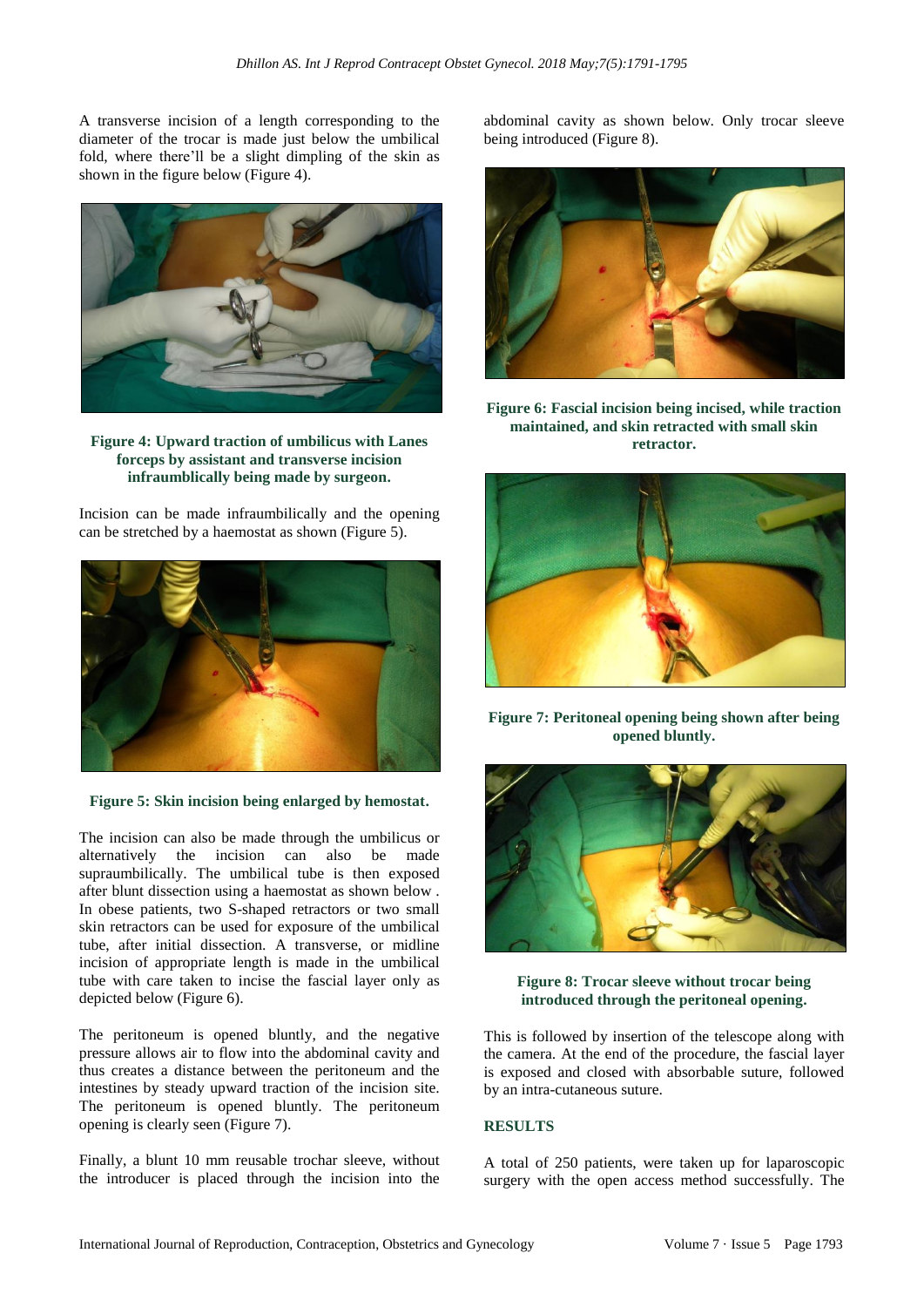open access technique was used in elective cases 182 patients (73%) as well as 68 (27%) patients emergency cases. The median age of the patients was 33 years. 29 (11%) patients were of thin build, 99 (40%) were of normal body type, 80 (32%) were overweight and 42 (17%) were obese.

**Table 2: Clinical outcomes in patients with open access technique.**

| Number of       | <b>Elective</b> | Emergency    | Vascular or            | <b>Skin incision</b> |
|-----------------|-----------------|--------------|------------------------|----------------------|
| <b>patients</b> | <b>cases</b>    | <b>cases</b> | visceral complications |                      |
| 250             | 182             | 68           | Nil                    | Healed well          |

There were 77 patients (31%), with previous transverse laparotomy incisions. Mean access time was 50 seconds in the thin patients to 148 seconds in the obese patients . A towel clip was applied to the skin adjacent to the trocar in 53 (21%), patients, in whom gas leakage occurred. There were no intra-abdominal organ or vascular injuries. Skin incisions healed well.

#### **DISCUSSION**

Veress needle, followed by blind trocar insertion or direct trocar insertion without creating pneumoperitoneum are the most common approaches for abdominal access during laparoscopic surgery.<sup>1,2</sup> Bleeding, subcutaneous emphysema, gastrointestinal tract perforation, and minor and major vascular injury are the potential complications associated with abdominal access and creation of pneumoperitoneum.<sup>3</sup> Complications during laparoscopy are mostly while trying to gain intraabdominal acess and can have disastrous consequences for the patient and grave medical liability for the surgeon and the hospital. 4

Hasson introduced the open technique, but it didn't become widely acceptable because it required a minilaparotomy, especially difficult in obese patients, as special cone-shaped trochar in order to minimize gas leakage. Modifications of Hasson technique were used without special equipment, but gas leakage and prolonged access time, restricted their usage.<sup>6</sup> Open access technique through the umbilical tube is commonly used by surgeons, but somehow has been under-utilized by the gynaecologists.<sup>7</sup> It requires readily available instruments, and in obese patients two S-shaped retractors or two small skin retractors may be used.<sup>8</sup>

It is simple,s afe and easy to learn, provides reasonably quick and safe access into the abdominal cavity is especially useful in young patient with good abdominal wall tone where the lifting up of the abdominal wall while gaining intra-abdominal access with Verees needle or the direct trocar entry is limited, thin and obese patients in whom there is greater chances of intraabdominal organ and vascular injury, but should be used with great care and caution. Current trends lean more towards open access as a measure to reduce the risks of major complications.

#### **CONCLUSION**

Open access technique is especially applicable in patients with transverse laparotomy incisions and is particularly useful in the thin, obese women and in young patients in whom great care has to be taken while gaining intraabdominal access. Open access technique for laparoscopy is simple, safe, easy and effective. This technique can be used with minimal instrumentation and routinely used for majority of the gynaecological laparoscopic surgeries. For laparoscopic surgeons, especially in the early learning curve period, it is useful to have an exposure to the open access method for obtaining a safe access during laparoscopic surgery in difficult cases

*Funding: No funding sources*

*Conflict of interest: None declared Ethical approval: The study was approved by the Institutional Ethics Committee*

#### **REFERENCES**

- 1. Agresta F, DeSimon P, Ciardo LF, Bedin N. Direct trocar insertion vs Veress needle in nonobese patients undergoing laparoscopic procedures. Surg Endosc. 2004;18:1778-81 .
- 2. Schafer M, Lauper M, Krahenbuhl L. Trocar and Veress needle injuries during laparoscopy. Surg Endosc. 2001;15:275-80.
- 3. Molloy D, Kaloo PD, Cooper M, Nguyen TV. Laparoscopy entry: a literature review and analysis of techniques and complications port entry. Aust N Z J Obstet Gynaecol. 2002;42:246-55.
- 4. Wind J, Cremers JEL, van Berge Henegouwen MI, Gouma DJ, Jansen FW, Bemelman WA. Medical liability insurance claims on entry-related complications in laparoscopy. Surg Endosc. 2007;21:2094-9 .
- 5. Merlin TL, Hiller JE, Maddern GJ, Jamieson GG, Brown AR, Kolbe A. Systematic review of the safety and effectiveness of methods used to establish pneumoperitoneum in laparoscopic surgery. Br J Surg. 2003;90:668-79 .
- 6. Hasson HM. A modified instrument and method for laparoscopy. Am J Obstet Gynecol. 1971;110:886-7.
- 7. Bonjer HJ, Hazebroek EJ, Kazemier G, Giuffrida MC, Meijer WS, Lange JF. Open vs closed